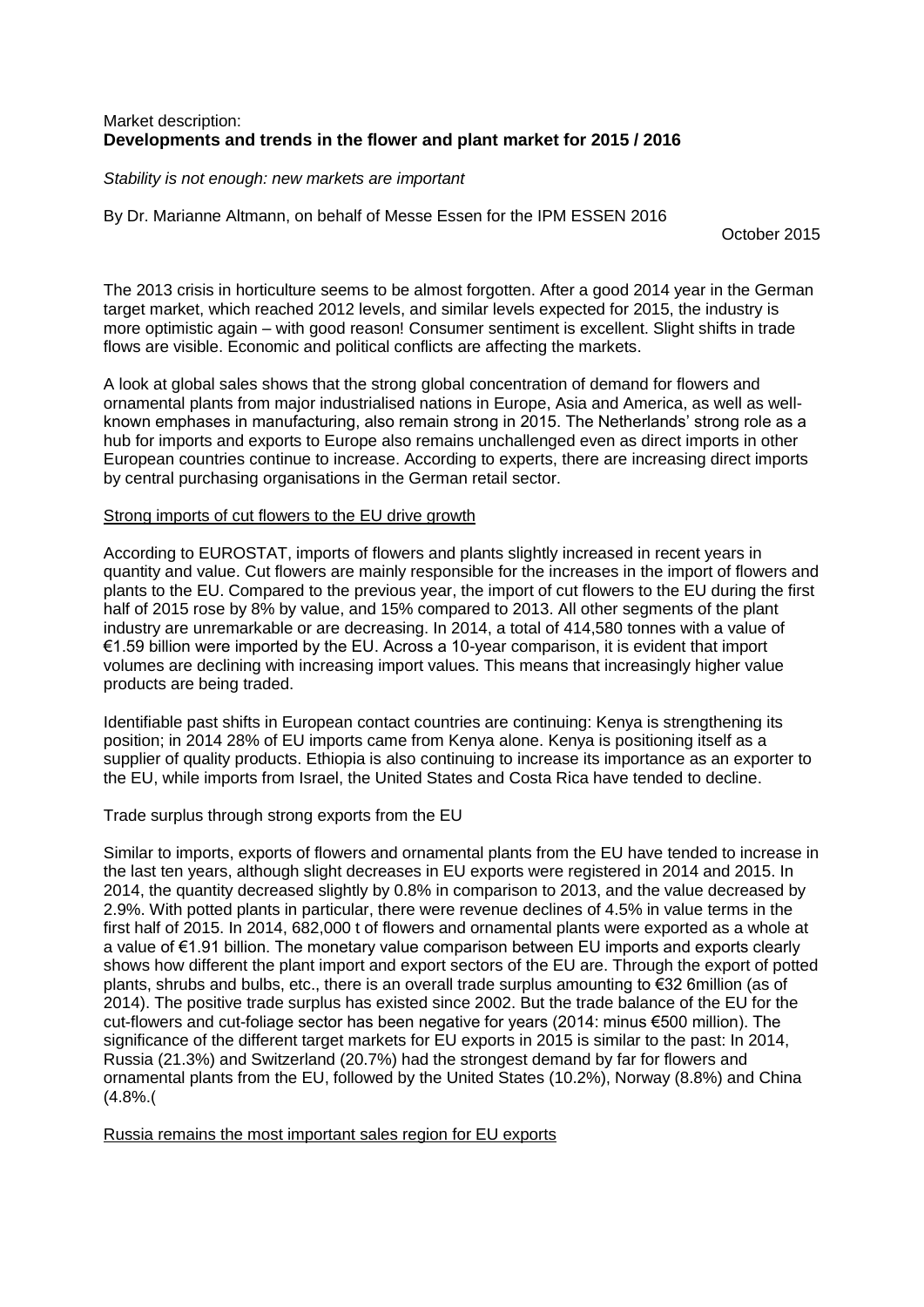Since 2013, there has been a noticeable decline in demand for flowers and ornamental plants imported from the EU by Switzerland, but especially Russia. Comparing the 1st half of 2015 with the same six-month period of the previous years, there is a significant decrease of one quarter of the value within a period of only two years. The EU delivered cut flowers to Russia worth about €164.6 million in the first half of 2013, but in 2015 it was only €123.9 million. For potted plants, there was a decrease of €39.5 million to €30.2 million in the same period. This negative trend affects the Netherlands in particular which, as the strongest EU exporter in the last two years, has lost significant market shares in Russia. The value of cut flowers exported to Russia was almost halved for the Netherlands within the last two years from €136.9 million to €66.4 million, as can be seen in a comparison of the first half years. Exports of potted plants are equally affected; in the first half of 2015, exports dropped by 38%.

### Other EU countries gain what the Netherlands has lost in importance

The Netherlands' reduction in exports to Russia in 2015 was offset in part by other export countries. Lithuania, Latvia and Poland, as well as Finland and Italy, to a lesser extent, are worth mentioning in particular. Whether the higher imports of the Netherlands in the countries of Lithuania, Latvia and Poland are due to increased export activities of these countries to Russia or to higher personal consumption cannot be established decisively.

Lithuania, Latvia and Poland have at least doubled their exports to Russia in the cut-flowers product group since 2013. In the first half of 2015, Lithuania delivered cut flowers worth €34.8 million instead of the €17.4 million delivered in the first half of 2013. Latvia and Poland show similar growth rates. Finland was able to increase its low export volume during the same period from €0.02 million to €0.9 million. The countries mentioned previously also showed increases in exports of potted plants, although not to the same degree as cut flowers. The number of suppliers has increased. According to EUROSTAT 2015, Denmark and the Czech Republic for the first time delivered significant supplies of potted plants to Russia.

Nevertheless, in 2015 the community of EU countries no longer reached the original export values to Russia because Russia increasingly received its imports from non-EU countries. In 2014, Russia announced trade contacts with Africa. It is not safe to say to what extent these were realised and how they may have affected the decline in imports of flowers and ornamentals from the EU. Given the evidence currently available, it remains pure speculation. Currently, all signs point to a continuation of the development, i.e. continued waning of the significance of the Netherlands as well as the EU as exporters to Russia because the weakness of the rouble and the political tensions are not changing .

### Changes in the EU's domestic market, especially in the German target market

The declining exports to Russia inevitably lead to modified flows of goods, in Germany as well. In addition, Germany is strengthening its self-sufficiency in plants. According to an AMI cultivation survey on the production and economic trends in ornamental horticulture (PWZ - Produktions- und Wirtschaftstendenzen im Zierpflanzenbau) in the autumn of 2014, amongst other things, more bedding and balcony products made in Germany were expected for 2015. This suspected expansion in the area of cultivation is also confirmed by import statistics for Germany. Assuming stable exports, and a stable consumption of flowers and ornamental plants in Germany (€108 per person per year), a significant decline can be seen compared to the previous year for German imports of potted plants. 19% less were imported in the first half of 2015 when compared to the same period last year. That means a loss of €74 million.

#### Netherlands and Denmark feel the effects of increased self-sufficiency in Germany

The import decline in Germany essentially affects the Netherlands; in the reference period because a drop of 18%, approx. €60 million in merchandise value can be seen. The development is not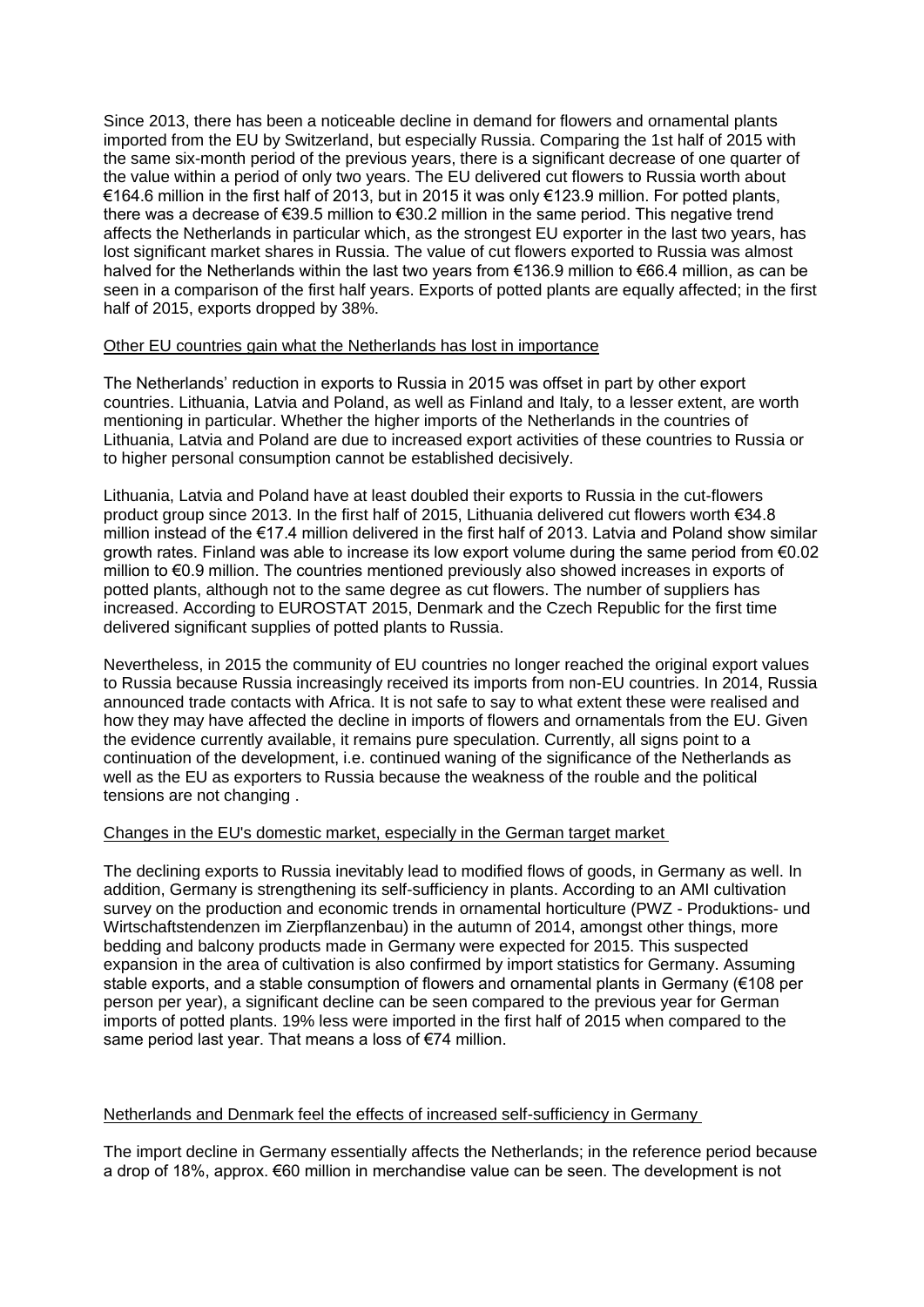unknown to the Netherlands; FloraHolland has also reported on it. Denmark also had to endure high losses of 24%, but at a lower level, in the first half of 2015. Their potted plant exports to Germany decreased from €32 million to €25 million.

### Movement in the markets for Dutch products

With losses in the Russian business and losses in exports to Germany, you have to wonder where the Netherlands sells its goods. According to EUROSTAT figures, Netherlands' exports rose until 2014. But in the first half of 2015, they declined in comparison with the 2014 and 2013 reference periods .

In summer 2015, the Association of Wholesaler in Flower Production (VGB - Verenigung van Groothandelaren in Blomenwerkerijproduktion) reported that exports by the Netherlands to the United Kingdom (plus 18%) as well as France, Italy, Belgium and Spain grew, and would almost compensate for the export declines for Germany and Russia. According to experts, the significant export growth meant that the target markets of Britain and France are now responsible for 60% of the exports from the Netherlands .

In addition, Poland has become a stable target market for the Netherlands. Consumption in Poland, and the Baltic States as well could also increase with increasing prosperity in these countries. Scandinavia also continues to be interesting. The significant increases in sales to Britain among others was also due to the weak euro .

The Spanish market has recovered quickly after overcoming irritations brought on by the VAT increase, from which the Netherlands has also benefited .

# Poland focuses on Russia

Poland is expanding its export activities, particularly in potted plant sales. Sales in the first half of 2015 increased by 34% compared with the previous year. Trade relations with Russia in particular are responsible for the increase. Exports have almost doubled to about €3 million. The export value for cut flowers has also grown (plus 8%). Russia, together with Slovakia, is crucial again here. Exports to Russia during the reference period increased by 75% (plus €2.1 million). At the same time, Polish exports to Germany were scaled back in value (minus €1.8 million .)

Is a new transfer hub for EU exports to the East developing in Poland and the Baltic States?

# The search for new markets in third countries

The slight changes in the flow of goods within the EU, as well as the export and import situation of the EU described previously, show that all countries are looking to additional markets .

Many EU countries/distributors are focusing on third countries in the search for new customers and distribution channels. Accordingly, FloraHolland sees future sales opportunities primarily in Southeast Asia and North America in its corporate strategy for 2020. The United States and Canada currently (2014) make up approximately 10% and 2%, respectively, of EU exports – both with a decreasing tendency in the last 10 years.

But China has also been considered an interesting market for years. Currently, China is a destination country for approximately 4.8% of European exports. According to a Colombian study, cut-flower imports in China grew 61% from 2010 to 2014. This growth could continue in the long term because the country is currently undergoing great social changes. 15 million Chinese will move from poverty to the middle class and approach the west in their consuming behaviour. So China could – as the largest producer and exporter in Asia, especially for the Japanese market – predominantly import flowers, which represent exclusivity and luxury. Imported goods are a status symbol for the Chinese. The demand from weddings, hotels and restaurants could develop as a lucrative niche .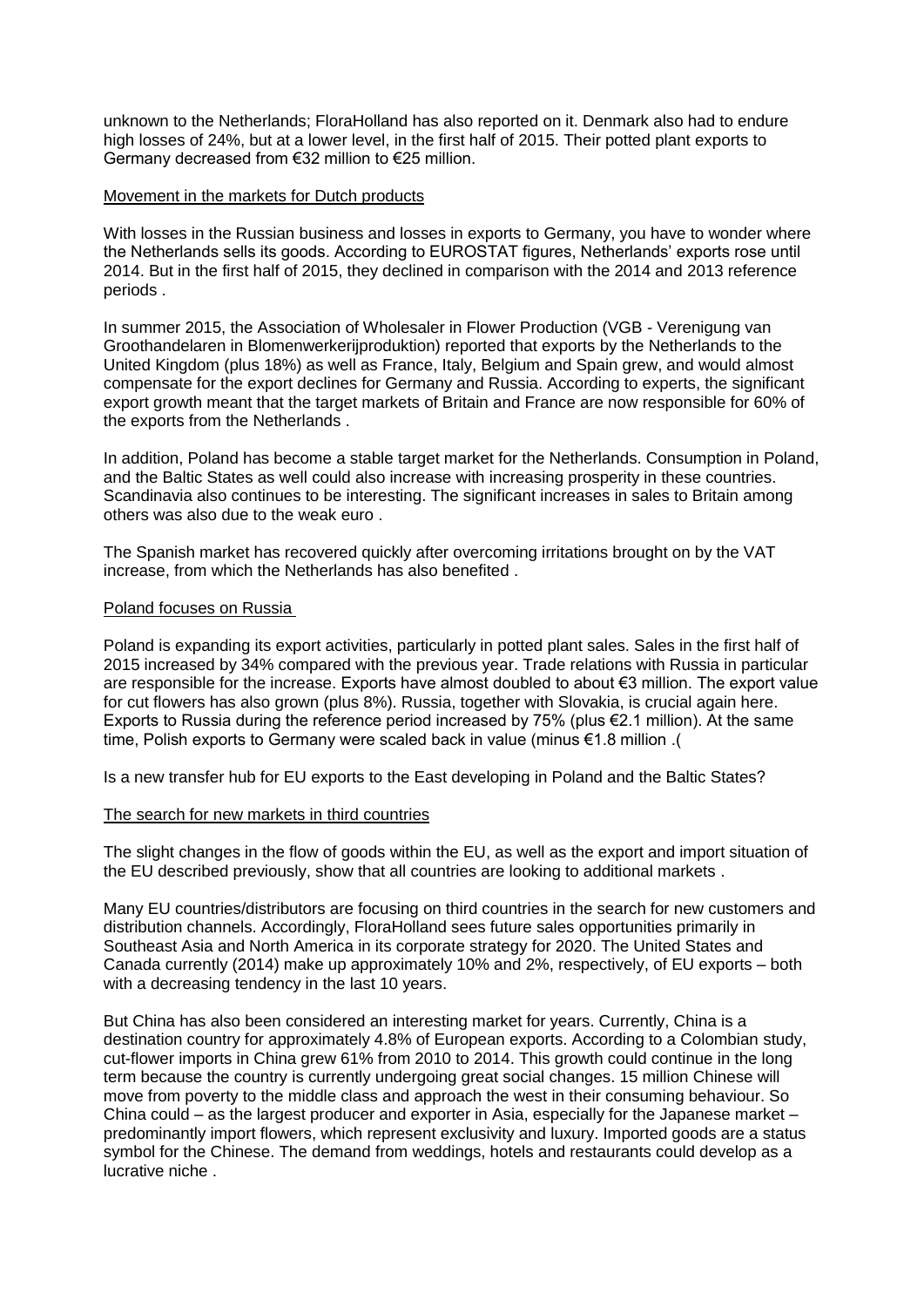It cannot be said yet how the current economically tense situation in China will affect demand and the export of flowers and plants. In addition, despite China's increasing imports, we cannot overlook the fact that production in China is strongly professionalised, and it remains an interesting question when the time will come that China will have its own sufficient production capabilities and will increasingly become an exporter outside Asia. In addition, according to AIPH South Korea is expanding its production in all areas. In 2014, production expansions of over 5% were seen in all sectors.

#### There are also sales margins in Europe

### Is it right to solely concentrate on exports to third countries?

The potential for flower and plant sales in the EU does not seem to be exhausted, as the exemplary emerging consumer markets in Poland and the Baltic States show. With increasing economic development, the demand for flowers and plants also increases.

In this respect, it makes sense that the Central Horticultural Association (Zentralverband Gartenbau e.V) has called on the Federal Ministry to promote export measures not primarily for third countries, but also within the EU. The Association of the German Wholesale and Import Trade for Flowers (Verband des Deutschen Blumen- Groß- und Importhandels e.V) also made similar calls.

For 2015, Veiling Rhine-Maas also sees the key to success in the development of partnership relations with distributors and customers, and employs foreign-language customer service representatives, who are dealing successfully with the French-language market. Given their goal of attracting more international customers, including Eastern European customers, Veiling Rhine-Maas seems to see potential in the European market. A market presence in the target countries of the domestic market appears productive for sales.

# Consumer climate in Germany is beneficial

The general mood of consumers – which is conducive for sales of flowers and plants – has also been excellent in 2015. Germans have appeared unfazed during the first half of the year by international crises and the events surrounding Greece. The domestic conditions for income, work and inflation are reassuring and lead to the fact that the official statistics for the first quarter of 2015 show the highest real wage increases (plus 2.5%) since the beginning of the survey in 2008 .

Consumer desire is undiminished. Retail sales in the first five months of 2015 increased in real terms by 2.4% compared to the same period last year. It is not clear whether the mood of consumers will continue to remain at a record level .

At the end of September 2015, the GfK registered the first doubts among citizens about whether the economic development would be sustained despite the influx of refugees and economically faltering emerging markets such as China. Despite the shock, consumer sentiment was still high, and no trend reversal was evident. In its 2015 autumn forecast, the Federal Government foresees stable growth in the German economy – in 2016 as well – despite a weaker world economy and high numbers of refugees. Economic growth should be stable at 1.8%.

### Mother's Day and bedding plants reveal customers' good mood

The good mood of consumers can be seen seen in Mother's Day sales figures for 2015. Compared to 2014, florists from Germany, as well as the Netherlands and France reported higher sales, which were due to higher average spending per customer as well as an increase in the number of customers.

The average spending for a Mother's Day present in France was €28. Spending per customer in the Netherlands ( $\epsilon$ 21) and Germany ( $\epsilon$ 19) was significantly less.